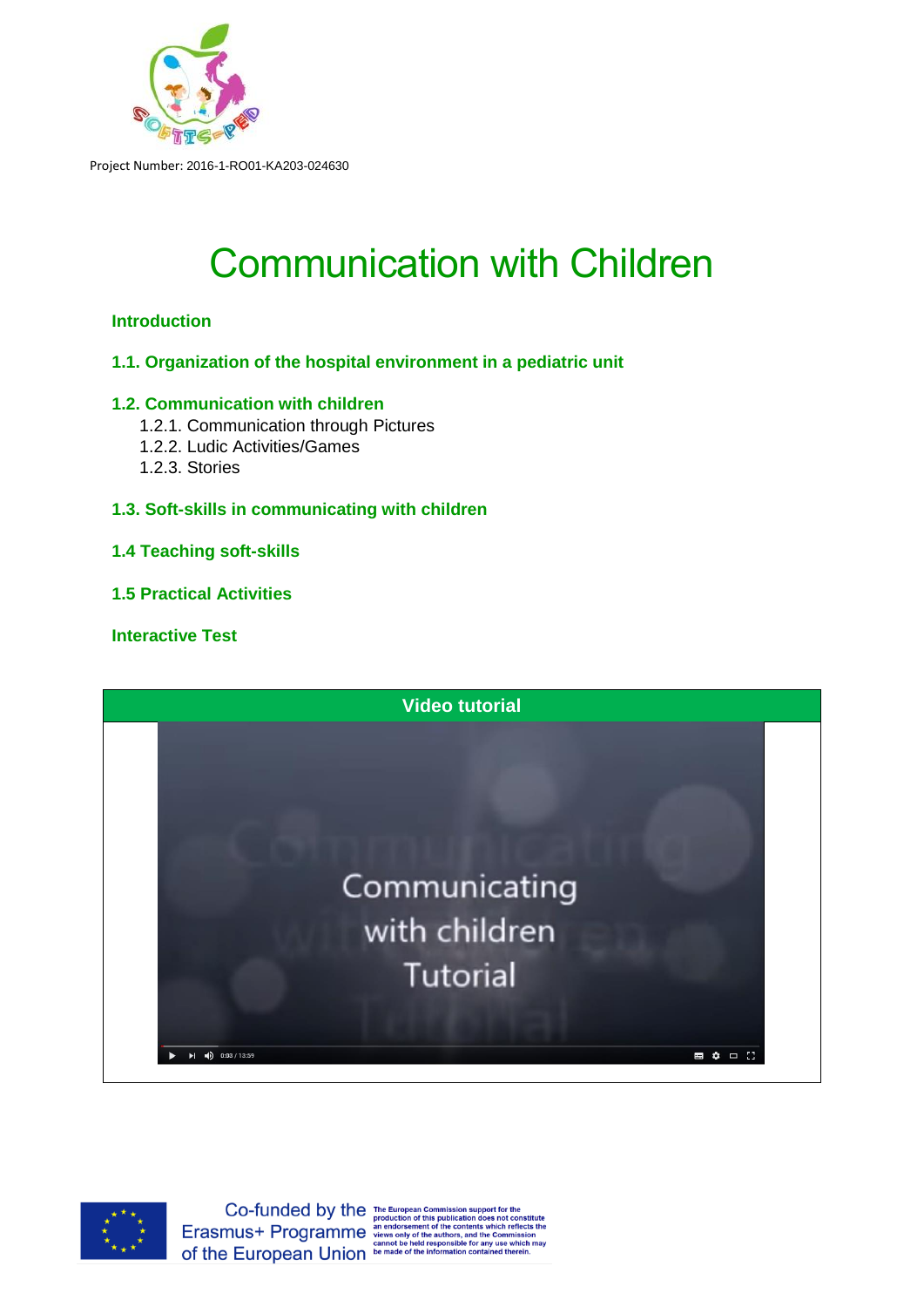

# **Introduction**

*The patient will never care how much you know, until they know how much you care."* (Terry Canale in his American Academy of Orthopaedic Surgeons Vice Presidential Address)

Communication is one of the most frequent activities at which the human being participates. Through communication we transmit messages, receive other people's messages, initiate and maintain relations, and we solve conflicts.

Communication is a social act that can be performed deliberately or involuntarily, consciously or unconsciously – through gestures, mimic, posture, dressing style, even silence being possible to transmit specific messages.

Doctor-patient communication is a major component of the process of health care. Doctors are in a unique position of respect and power. Hippocrates suggested that doctors may influence patients' health.[\(19\)](https://www.ncbi.nlm.nih.gov/pmc/articles/PMC3096184/#i1524-5012-10-1-38-Kaplan1) Effective doctor-patient communication can be a source of motivation, incentive, reassurance, and support. A good doctor-patient relationship can increase job satisfaction and reinforce patients' self-confidence, motivation, and positive view of their health status, which may influence their health outcomes

As far as communication with the pediatric patient is concerned (from both sides the medical provider towards the patient), encouragement of an adequate communication is a fundamental element in building a culture of medical health centered on the patients and their needs.

Information must be conveyed in a way that is clear and engaging, supporting the health care professional and enabling the children and their family to become competent partners in the consultation.

# *Communication must be*:

- Open and complete, adjusted to child's needs and developmental particularities;
- Based on dignity and respect (medical providers listen to the patient and take into account their believes and preferences when deciding the health care plan);
- Built by participation patients and their families are encouraged to participate in the medical act and the decision-making process it presupposes;
- Realized by collaboration: the medical staff, the patients and their families, and the administrative staff collaborate for realizing a high quality medical act, efficacy and efficiency.

Adequate communication with patients and their families is meant to transmit a message, but also to establish a connection between them and the medical providers, starting from the primordial values of the medical profession – the desire to help towards both high quality of care and moral support offered to someone in pain.

In pediatric departments, where the patients are children, it is important that the environment and the materials used should facilitate communication with children and should be adjusted to their needs.

Besides verbal and nonverbal communication, the following strategies can be used in pediatric communication: games, marionettes, dolls, books, toys, images, and activities will have a ludic character, favoring, therefore, stress release and decrease of anxiety.

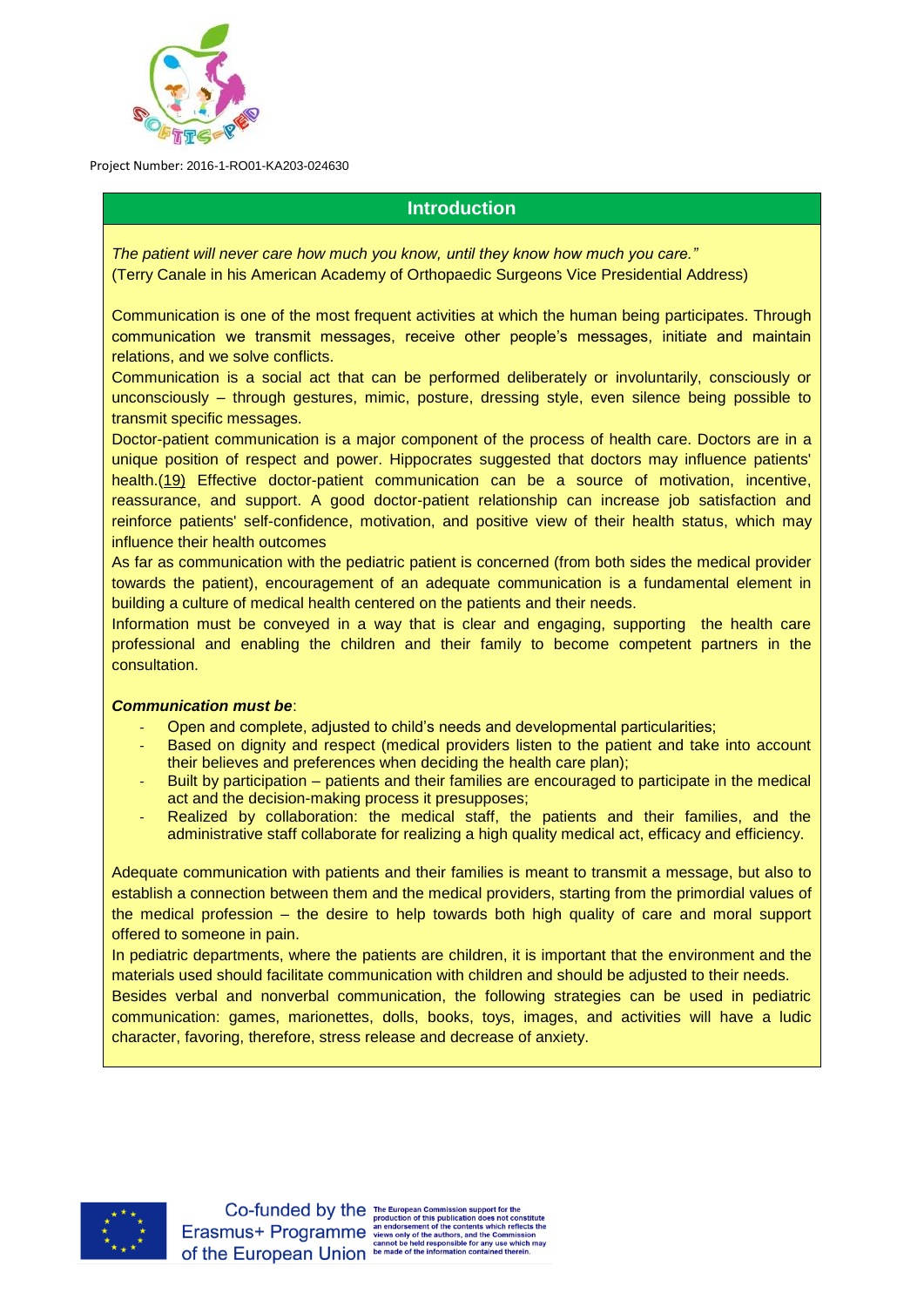

# **Online Resources**

**Patient-Physician communication: the why and how** <http://jaoa.org/article.aspx?articleid=2093086> The article underlines the value of doctor-patient communication and pinpoints the best strategies for effective communication

**The Most Important Skill in Medicine** - <http://www.medscape.com/viewarticle/764270> The article argues that the most important skill in medicine is interactive, individualized communication, patients who communicate well are more adherent to therapies and more satisfied with care.

**Doctor-patient communication: A review** <https://www.ncbi.nlm.nih.gov/pmc/articles/PMC3096184/> The article establishes the benefits of communication, barriers to communication and suggestions to improve.

## **Barriers for doctor-patient communication**

[https://www.canceradvocacy.org/resources/communicating-with-your-doctor/barriers-for-the-doctor](https://www.canceradvocacy.org/resources/communicating-with-your-doctor/barriers-for-the-doctor-and-the-patient/)[and-the-patient/](https://www.canceradvocacy.org/resources/communicating-with-your-doctor/barriers-for-the-doctor-and-the-patient/)

The site presents some barriers that can appear from the doctor's and the patient's part.

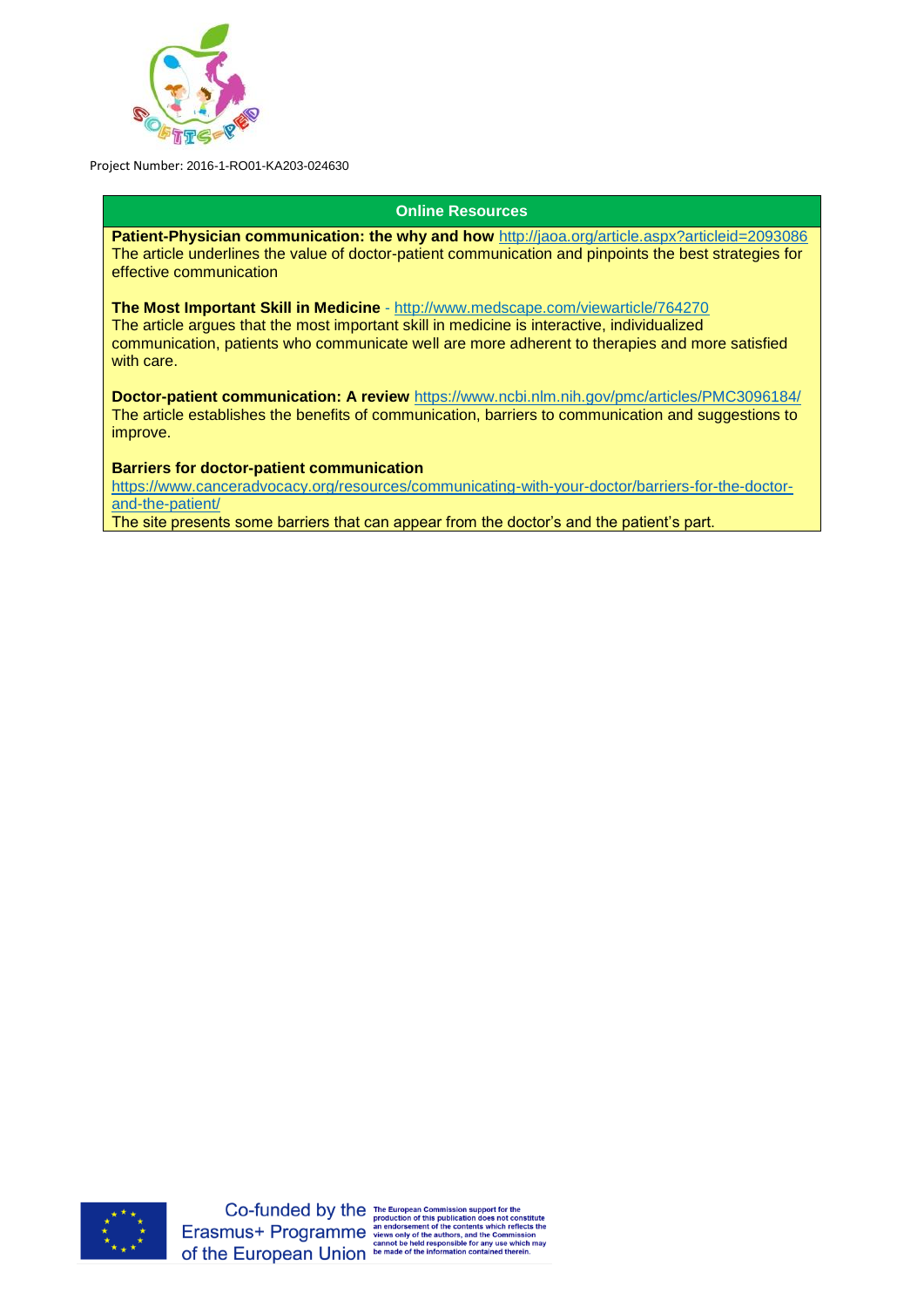

# **1.1. Organization of the Hospital Environment in a Pediatric Unit**

Pediatrics Clinic 1 is a department in the Emergency Clinical County Hospital of Tirgu Mures and it owns 40 beds. The clinic is organized on different compartments, such as gastroenterology, intensive care, rheumatology, hematology and oncology, nephrology, but also general pediatrics.

## **1.1.1. Wards**

Every ward is equipped with at least a bed for the mother and child, also a bathroom and a bedside table. There are also wards with multiple beds. The patients' admission depends on the pathology due to the fact that every compartment from our clinic has at least one ward.

In many pediatric clinics, wards can be specially monitored and for a more pleaseant atmosphere, walls can be decorated with painting of different nature themes or fairy tale scenes; parents can have a private coach for sleeping and a curtain that they can draw for ensuring privacy.

# **1.1.2. Equipment, TV, toys**

The children admitted to Pediatrics Clinic 1 benefit from a playroom where they can find multiple toys, a TV, and different equipment for physiotherapy and sports. There they can spend a better quality time and forget about their pain for at least a couple of hours.

In other pediatric clinics, conveniences may include a wide range of facilities that are offered, such as free wi-fi, laundry, traveling-on-wheels store, games: Medbuddies (= a program that pairs a volunteer medical or nursing student with an inpatient), activity centers (= procedure-free zones, where celebrations, arts, crafts, music, games are matched to the child's developmental needs and foster family and social bonding), bedside music, waiting lounges - meant for family members to relax, use computers or spend a quiet moment; funny special wagons for children's hospital transport etc. all these amenities offering a compassionate-tailored approach to healthcare

Some Pediatric Clinics may use **hydrotherapy or occupational therapy** which engage children who are not bedridden, in activities that develop motor, behavioural and thinking skills, which are likely to improve the quality of the sick child's daily activities. Certified music and art therapists can also be employed for the kids with long hospitalization periods in order to help them express and understand their feelings and fears. School activities can also be arranged for school children.

#### **Playground and stress relievers, comfort kit**

"*You can discover more about a person in an hour of play than in a year of conversation*" (Plato)

**Play** can be used in the pediatric consultation room as it reduces fear and anxiety, increases joy and improves openness. It is a form of communication that exploits nonverbal behaviour. Contact can thus be initiated and trust can be built with the pediatric patient.

**The playground** from Pediatrics Clinic 1 is formed from the Playroom and the Magical Garden which is a real stress reliever because there are multiple flowers, trees and benches where the children can relax together with their mothers or even the medical staff. This type of environment promotes play and therefore relief of stress and open communication. It allows kids to be kids even when they are away from home, sick, and dealing with pain and suffering.



ich reflects the for any use which may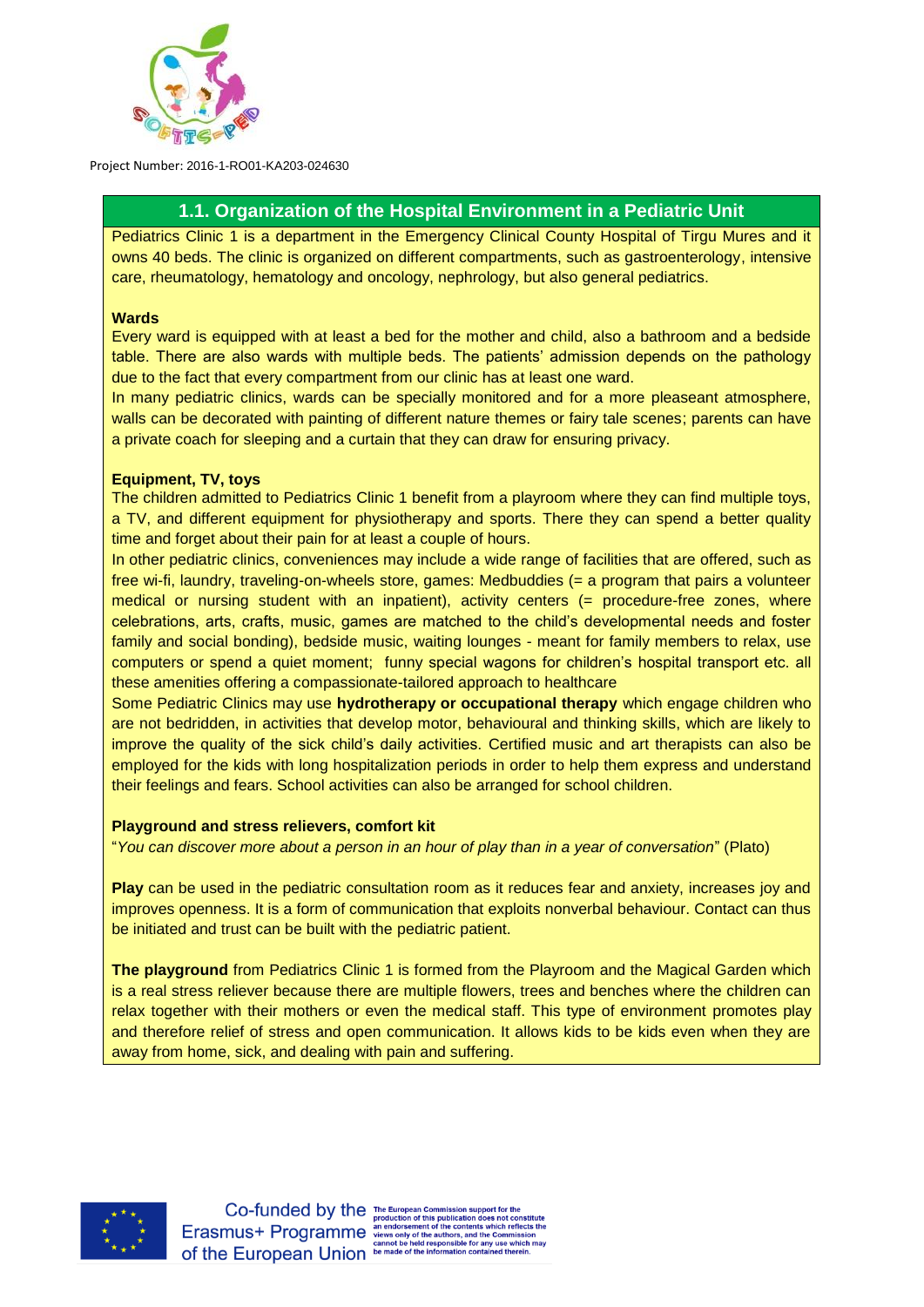

## **Online Tutorials specifically designed for the project**

**Tutorial of Pediatric Clinic 1 presentation -** Romanian with English subtitles <https://www.youtube.com/watch?v=577SVfhQFe4&feature=youtu.be> This is a presentation of the Pediatric Clinic 1 from Tirgu Mures, Romania

# **Tutorial of Pediatric Clinic 1 presentation** – English Version

<https://youtu.be/lWbRHyrQ1yo>

This is the English version of the presentation of the Pediatric Clinic 1 from Tirgu Mures, Romania

# **Online Resources**

# **Riley Hospital Tour**

<https://www.youtube.com/watch?v=MjRO2bsLDXo>

A presentation of a pediatric hospital by two ex-patients. The hospital, although opened in 1924 was transformed into a modern childcare place with special amenities that are likely to optimize the sick children's stay: wide open space, walls with colorful tile and art work, red wagons for children's move around.

# **Video Tour of Benjamin Russel Hospital for Children**

<https://www.youtube.com/watch?v=NodxZ8VfrBc>

A video tour of one of the most modern children's hospital featuring private rooms and bathrooms for children and neonates with modern patient education systems, break areas, patient activity rooms, child-friendly family waiting areas on each floor, home-like amenities, cafeteria, vending areas, chapel.

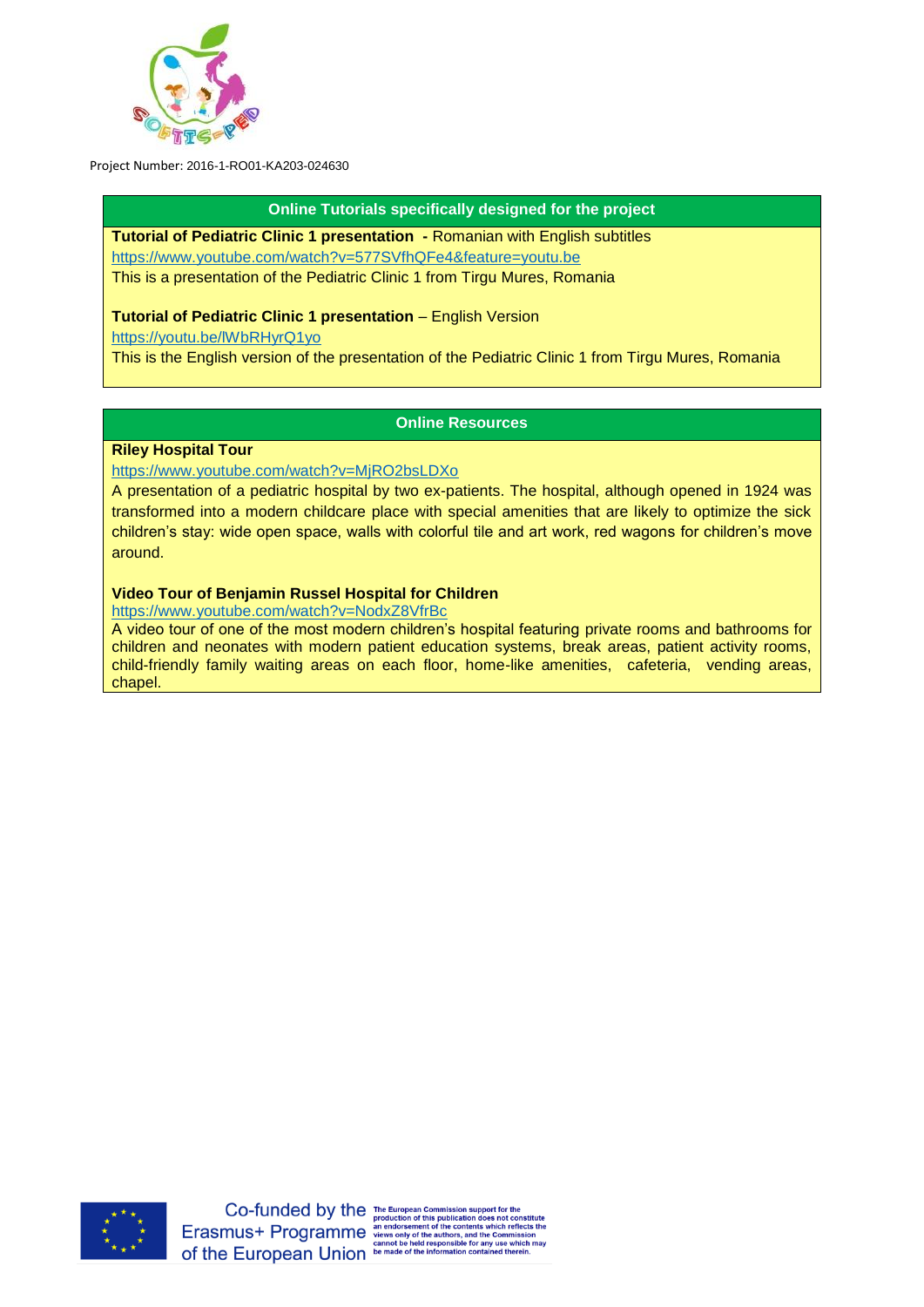

# **1.2 Communicating with children**

Communication with children should be age-adapted, holistic, positive and strengths-based, and inclusive, according to the following UNICEF principles:

**Principle 1 -** "communication for children should be age-appropriate and child-friendly" Guidelines for this principle include:

- using child-appropriate language, characters, stories, music and humour;
- encouraging and modelling positive interaction and critical thinking;
- using special effects judiciously and wisely.

**Principle 2** - "communication for children should address the child holistically," and is supported by guidelines to:

- use an integrated rather than single-issue approach to communication;
- offer positive models for adults in their relationships with children as full human beings in their own right:
- create "safe havens." "Safe haven" communication is important because safety and security are foundations for developing and learning well. "Safe havens" are spaces where vulnerable children can go in a time of crisis. They can be physical, mental or emotional places where children feel that they are listened to and someone knows how they feel. They are places where children feel protected and safe from harm and can gain a sense of trust in the world and optimism about their lives.

**Principle 3** - "communication for children should be positive and strengths-based," and is supported by guidelines to:

- build self-confidence as well as competence;
- use positive modelling;
- include children as active citizens learning about and modelling social justice;
- do no harm.

**Principle 4** - "communication for children should address the needs of all, including those who are most disadvantaged," and is supported by guidelines to:

- reflect the dignity of each and every child and adult, irrespective of religion, race, colour, language, nationality;
- be inclusive: celebrate and value all types of diversity;
- ensure communication is free of stereotypes;
- reflect and nurture the positive aspects of local cultures and traditions.

For all groups, communication should invite children to see, imagine, hear and create.

# **Enhancing communication with sick children**

Purvis (2009) addresses the communication challenges physicians may face when interacting with children and the importance of applying the four Es – **engagement, empathy, enlistment, and education**. He emphasizes the importance of communicating successfully with a child, stressing the significance of verbal, nonverbal and communication activities, the importance of considering the cognitive and developmental stages, and adapting to the specific needs of infants, children and teenagers.

Communication for children requires special skills, talent and training. Suffering children, alongside those who are experiencing abuse or whose wounds or fears emanate from physical pain, discrimination based on disability, ethnicity, are in need of safe havens and pediatrics, pediatricians and the healthcare staff should be aware of this and able and willing to provide these children with the much needed support and counselling, besides just strict medical intervention.

The best communication for children is often guided by what adult health care staff can learn from children. Therefore, the most important thing they can do is to grant them their *undivided attention*,

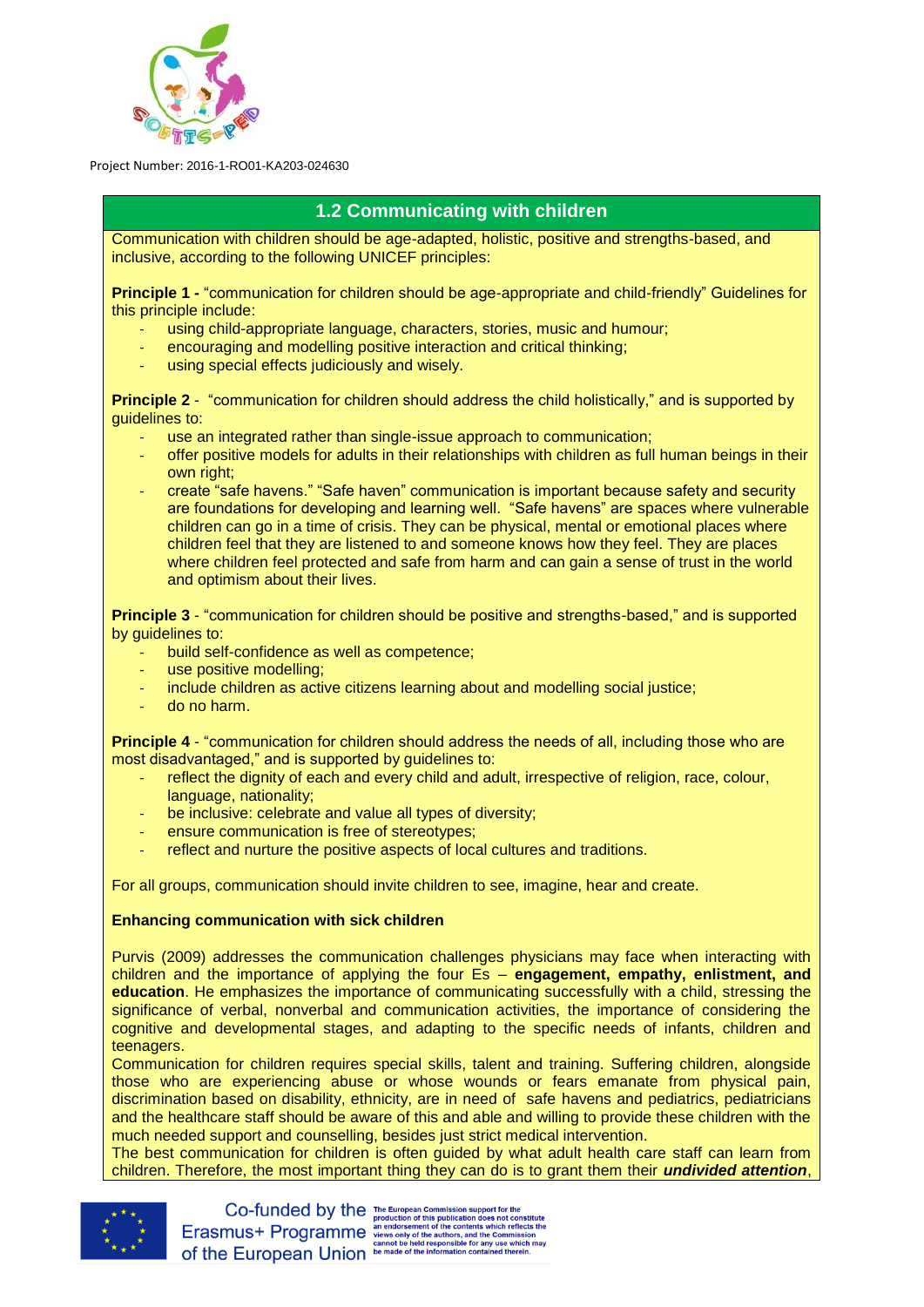

## *spend time with them, observe them and ask them for feedback on their communication.*

**Giving the Child Choices (Empowering**) To the extent possible, health care professionals should give the child some control of the examination, e.g.: "Do you want me to look at your eyes or ears first?" "Do you want your mom to hold your hand while I examine your leg?" "Do you want me to take off the bandage or do you want to do it?" Letting a toddler play with the stethoscope before you apply it to the chest, not only helps assure him or her that it's not a threat but also gives the toddler some control over what is happening.

**Keeping the Child Informed** A running dialogue with the pediatric patient during the physical examination improves cooperation and helps alleviate anxiety. All of us want to know what is being done to our bodies during a medical procedure, and the physical exam is a procedure. Down to about age two years, the younger the child, the more the clinician needs to keep the child informed about what is being done and what will be done next. For a two- or three-year-old, it would be appropriate to say that you are now going to look in the other ear or listen to the child's chest. For the older child or adolescent, you would probably just put your stethoscope to the chest and say, "Take a deep breath." A friendly smile, gentle touch and small talk can be helpful for children of all ages, and nonsensical jokes will make the examination less frightening for the young child: "Well, I didn't see any potatoes growing in your ear." or "I thought I heard some barking in there (after listening to the abdomen). Children are generally both curious and concrete in their thinking. They will appreciate an explanation of what you are going to do and why. And explain what you find in developmentally appropriate language.

Weiss (2003) and the National Patient Safety Foundation (2013) propose **several steps to improve communication with child patients:**

- **Slow your speech** and spend a little additional time with the patient and family. **Sit rather than stand. Listen rather than speak**.
- Use plain, nonmedical language, e.g., high blood pressure rather than hypertension, heart doctor instead of cardiologist.
- Use Analogies (e.g. "A pipe that is partially clogged doesn't allow air or water to flow properly.") can be used to illustrate an obstructed airway or blood vessel. When using a translator, instruct him or her to stay with the ordinary words you use and not substitute medical terms.
- Use **pictures** as they enhance understanding and recall.
- **Review and repeat key points**. Consider simple handouts, written at or below the 6th grade level.
- Use *teach-back* **or** *show-me* **techniques** (Schillinger et al., 2003). Ask patients/parents to demonstrate understanding. Avoid asking, "Do you understand?" Patients will frequently answer "yes" even if they understand nothing (Weiss, 2003). Examples of Teach-back include: "What will you tell your baby doll about your tummy ache?" "I want to be sure I explained everything clearly. Can you please explain it back to me so I can be sure that I did." "Please show me how you keep the thermometer."

Weiss (2003) provides suggestions for preparing **written materials** for children and their families:

- General content: **limit to a few key points**—what the patient or parent needs to know
- Text: **active voice**; at or below 6th grade level: **short words, sentences and paragraphs**
- Font: at least 12 point, simple font such as Arial or Times New Roman; do not use all upper case

Layout: **avoid dense text**, leave generous open spaces; **simple illustrations as appropriate.**

More information is also provided about the importance of:

Adapting the communication on the basis of the age of the children: Age-adapted [communication with children](http://softis-ped.pixel-online.org/files/training/IO2/1/1.2_Age-adapted_communication_with_children.pdf)



e for any use which ma<mark>y</mark><br>n contained therein.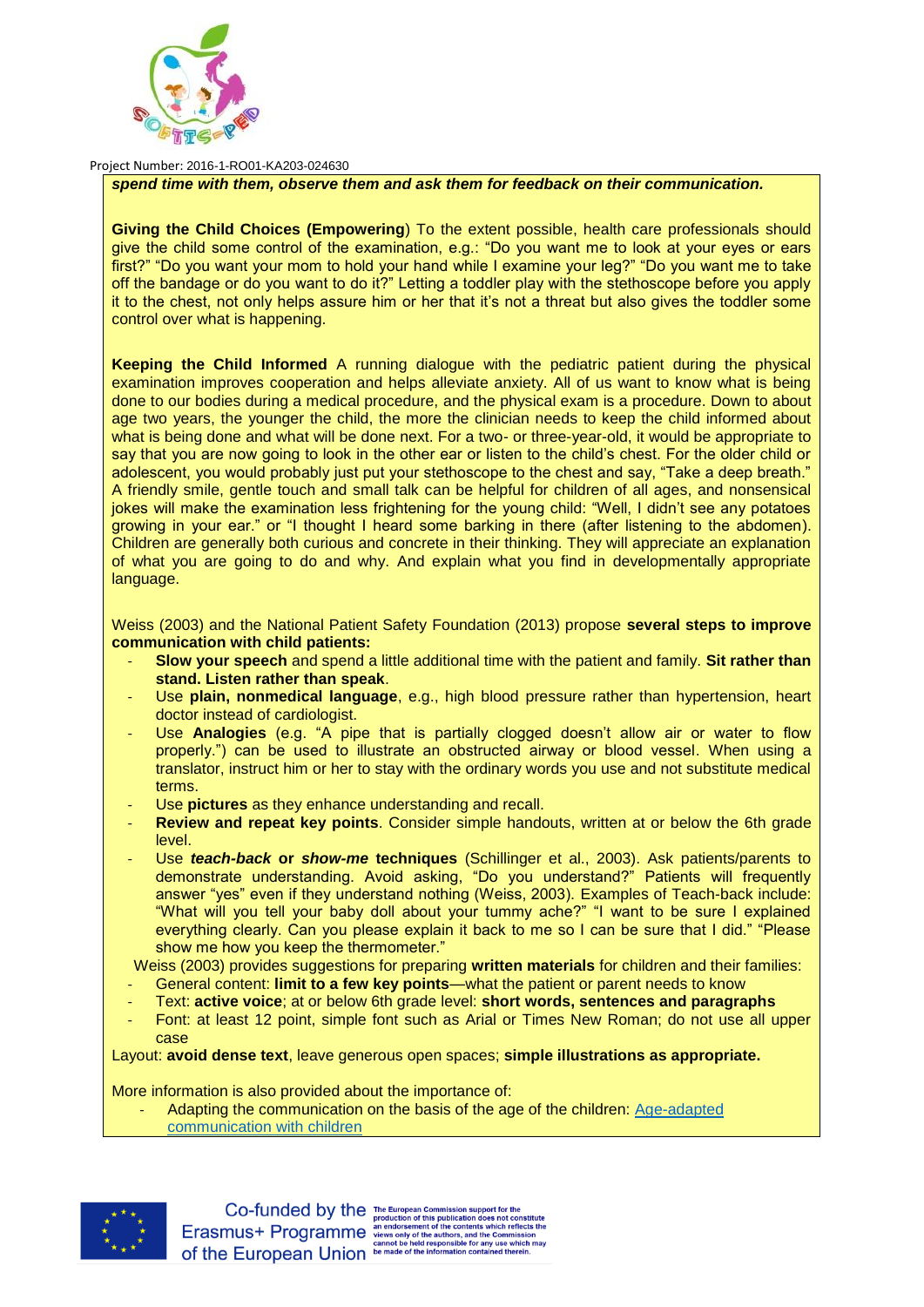

## **Online Resources**

#### **Communicating with children**

[https://www.unicef.org/cwc/files/CwC\\_Final\\_Nov-2011\(1\).pdf](https://www.unicef.org/cwc/files/CwC_Final_Nov-2011(1).pdf)

UNICEF online resource on how to communicate with children in ways that are age-appropriate, culturally sensitive, inclusive and positive, that help build self-esteem and confidence, and perhaps most importantly, are interesting and engaging.

**Purvis, M. John**. (2009). **The Challenges of Communicating with Pediatric Patients**. AAOS <http://www.aaos.org/news/aaosnow/feb09/clinical5.asp>

The article emphasizes the importance of communicating successfully with a child, stressing the significance of verbal, nonverbal and communication activities and the importance of considering the cognitive and developmental stages and adapting to the specific needs of infants, children and teenagers.

**Communicating with Pediatric Patients and their Families: the Texas Children's Hospital Guide for Physicians, Nurses and other Healthcare Professionals**

<https://media.bcm.edu/documents/2015/76/palazzi-et-al-tch-guide-to-patient-communication.pdf>

A comprehensive book on communicating in a pediatric environment, including intercultural communication

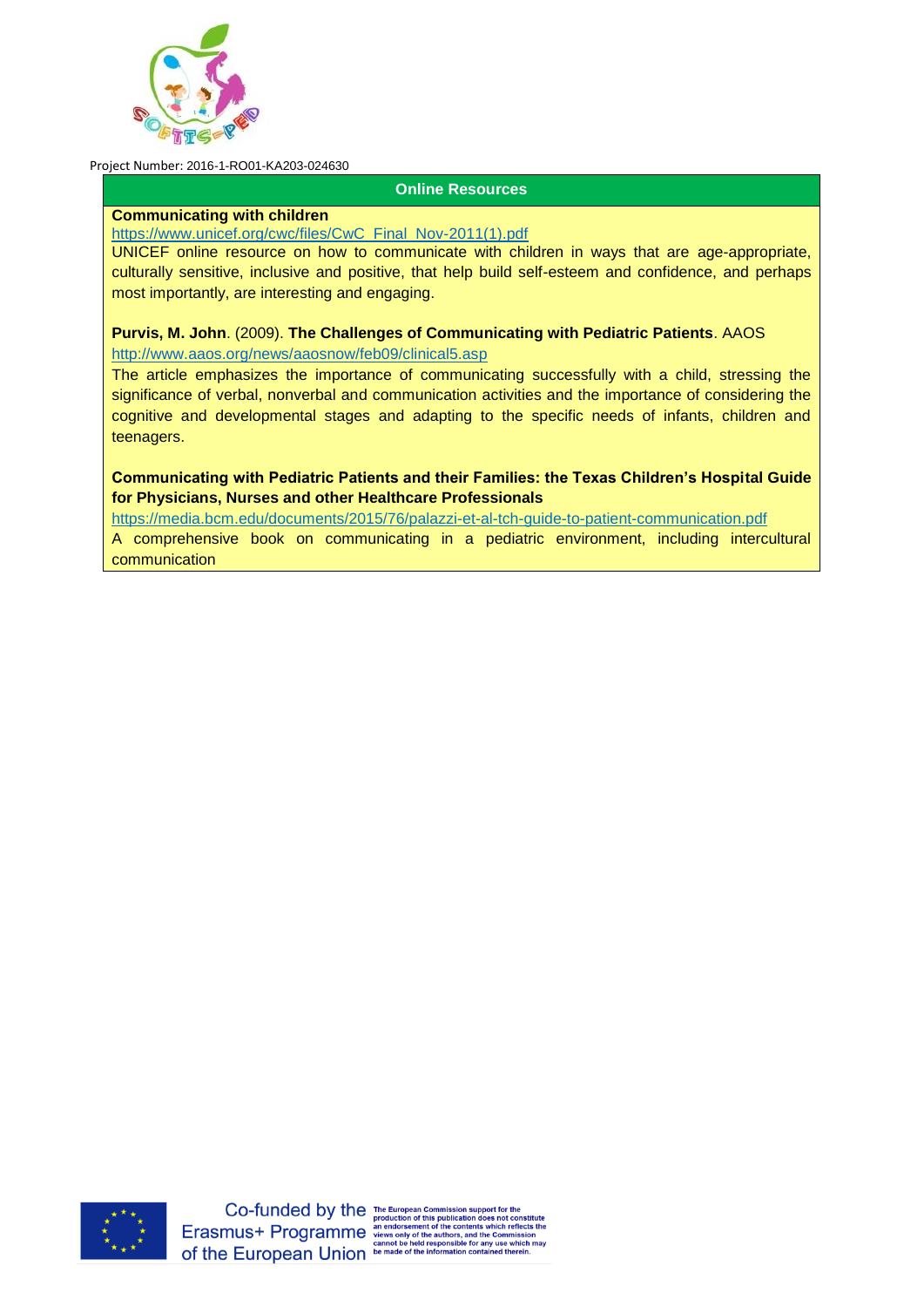

# **1.2.1 Communication through Pictures**

Images are important points of communication. The child looks at the image and will be captivated in an obvious manner by its characters. Visual communication by images is realized at a psychical level in a conscious manner.

The pictures employed in communicating with child patients should be clear, explicit, and also attractive for the child.

Using stories, words, **visuals** and models that build confidence as well as competence should also include a language that supports self-confidence ("I am so proud that you swallowed those tablets," "Look how well I cleaned my hands," "You are a role model to others for not taking drugs.").

Rather than depicting scary situations or images, communication should be based on ways in which children can help themselves when they are afraid (talking to a trusted adult, singing a song, thinking of a happy memory, etc.)

Children with complex communication needs (CCN) who cannot communicate by natural speech alone have the same social, emotional or physical needs as other children. Likewise, some hospital procedures can result in an inability to communicate because of intubation, a tracheotomy, jaw wiring. **Picture communication, clip art,** is one such aid to assess the patient's pain location and to help individuals communicate specific messages during the period in which they are unable to speak. Photos of a child's friends, family, pets, favorite activities are often placed on the wall of hospital rooms to enable a child who is hospitalized and may be temporarily unable to speak, to tell his/her pediatrician, nurses and visitors about his/her "normal" life = his own introduction card.

In terms of **digital images** and technology, SmallTalk Pain Scale (http://itunes.apple.com/us/app/smalltalk-painscale/id403058256?mt=8) is an app that contains a series of images and pain descriptions that let the child communicate the type and level of pain. It is designed for children with aphasia, apraxia and dysarthria.

# **Online Tutorials specifically designed for the project**

# **What do you want to do today?**

<https://www.youtube.com/watch?v=UVny9TwlOeY>

The child will be shown multiple pictures that represent symbols/images of certain activities. He will be asked to choose three of them. The choices will be made as a result of the request: 'What would you like/would you want to do today?' Tutorial in Romanian with English subtitles

# **What do you want to do today?**

<https://youtu.be/d8p4Id1wv98>

Tutorial in English on using pictures for enhanced communication

# **How are you feeling today?**

<https://www.youtube.com/watch?v=0pswrJLawZw> Tutorial Symptoms as images in English with Romanian subtitles

# **How are you feeling today?**

<https://youtu.be/UuakcUBhAr4> Tutorial Symptoms as images in English on using pictures for enhanced communication

# **Drawing what and how I feel**

<https://youtu.be/Vb3TKwtTzRY>

Tutorial in English on using drawings for enhancing communication



Co-funded by the The European Commission support for the<br>Erasmus+ Programme and constant of this publication does not constitute<br>Erasmus+ Programme are oriented the contents which reflects the of the European Union be made of the information contact the European Union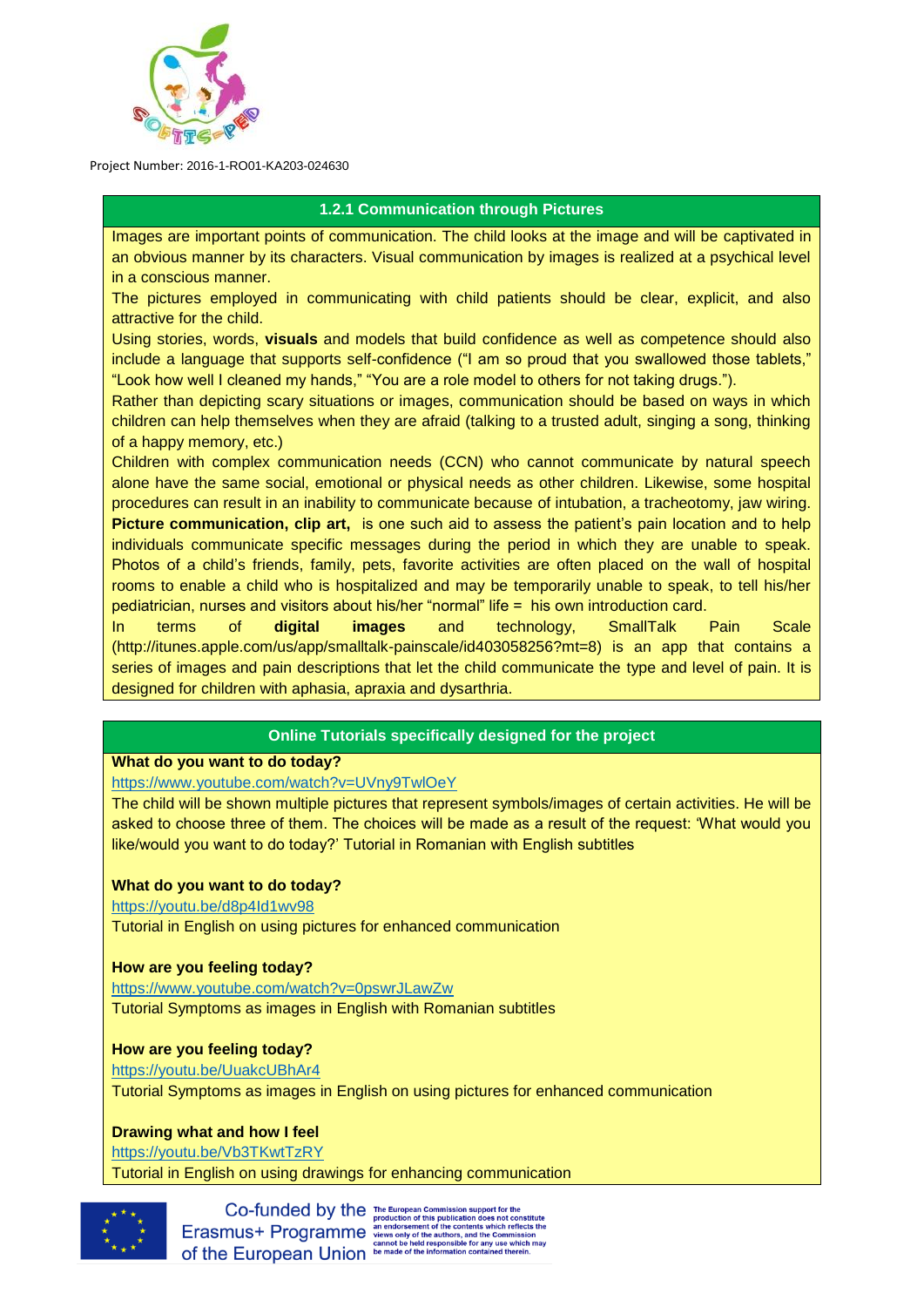

## **Online Resources**

#### **Effective Communication in Children's Hospitals**

<http://www.patientprovidercommunication.org/pdf/25.pdf> A handbook of resources for communicating with children.

#### **SmallTalk Pain Scale**

<http://itunes.apple.com/us/app/smalltalk-painscale/id403058256?mt=8> This is an app that contains a series of images and pain descriptions that let the child communicate the type and level of pain.

## **1.2.2. Ludic Activities/Games**

One of the most important forms of a child's manifestation is the game. Under the influence of games, the entire psychical activity is formed, developed and restructured. Children are inspired to be more attentive and to participate in the story or other mediums. Participatory communication, like participatory education, is more child-friendly, providing children and adolescents the opportunity to be engaged cognitively, physically and emotionally, especially compared to didactic forms of communication. Interaction can also be improved with traditional media such as books, plays, puppetry, songs, radio and television.

There are several reasons that determine children's fear of doctors, nurses and hospital settings in general, and these are the anticipation of painful events, an unfriendly or unknown environment, the unfamiliar faces, the lack of understanding of the medical act and, last but not the least, "the doctor/shot " threat that is frequently used by the parents when children are naughty. The unknown can cause fear and anxiety in both children and their parents. Because play is a natural daily form of activity, children do not associate it with stress and fear. Therefore, by involving children in games and role-plays, their concerns, worries and fears can be bypassed, as children are indirectly placed in a medical situation where they are not afraid to ask questions and even take part in decision making about their own condition and suffering. The use of toys and dolls is a stress-reducing communication strategy through which focus is drawn to the message rather than the fear and anxiety the child is experiencing.

In addition to paying attention to the main or intended messages, children learn from incidental and unintended elements of a game (for example, whether the characters behave according to traditional gender-prescribed roles, how caregivers visually react to children's fears or mistakes, etc.). It is, therefore, important to pay careful attention to all aspects of a message, the obvious and the subliminal.

# **Online Tutorials specifically designed for the project**

# **The game - The toy is sick**

#### <https://youtu.be/nT5uG5-VYi8>

Tutorial in English illustrating the use of ludic activities, games and dolls in communicating with children

## **The game of dolls**

#### [https://youtu.be/MLgNl\\_qZSpo](https://youtu.be/MLgNl_qZSpo)

Tutorial in English, both illustrating the use of ludic activities, games and dolls in communicating with children.



Co-funded by the The European Commission support for the<br>Erasmus+ Programme and constant of this publication does not constitute<br>Erasmus+ Programme are one one of the contents which reflects the of the European Union be made of the information conta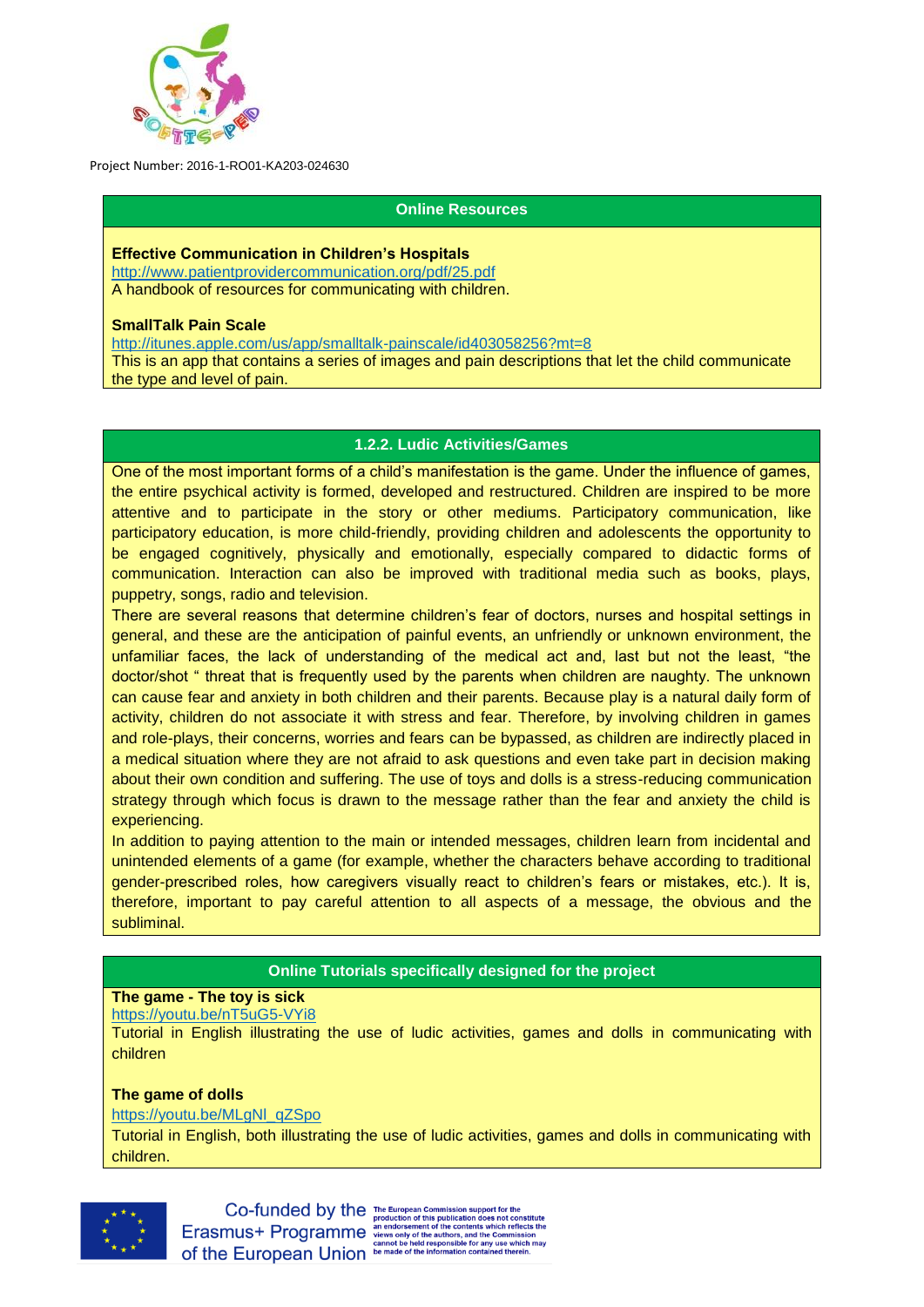

#### **Online Resources**

#### **Pediatric Nursing – Caring for Children and Their Families (2012)**

[https://books.google.ro/books?id=ZN4EhF1m1QkC&pg=PA418&lpg=PA418&dq=stories+in+pediatric](https://books.google.ro/books?id=ZN4EhF1m1QkC&pg=PA418&lpg=PA418&dq=stories+in+pediatric+communication&source=bl&ots=drf8dUNETg&sig=dQopQsqZlonTs_NDFd-1RwUmrAE&hl=ro&sa=X&ved=0ahUKEwjlu7nm4JDVAhVxSZoKHcCqDCU4ChDoAQhRMAY#v=onepage&q=stories%20in%20pediatric%20communication&f=false) [+communication&source=bl&ots=drf8dUNETg&sig=dQopQsqZlonTs\\_NDFd-](https://books.google.ro/books?id=ZN4EhF1m1QkC&pg=PA418&lpg=PA418&dq=stories+in+pediatric+communication&source=bl&ots=drf8dUNETg&sig=dQopQsqZlonTs_NDFd-1RwUmrAE&hl=ro&sa=X&ved=0ahUKEwjlu7nm4JDVAhVxSZoKHcCqDCU4ChDoAQhRMAY#v=onepage&q=stories%20in%20pediatric%20communication&f=false)

[1RwUmrAE&hl=ro&sa=X&ved=0ahUKEwjlu7nm4JDVAhVxSZoKHcCqDCU4ChDoAQhRMAY#v=one](https://books.google.ro/books?id=ZN4EhF1m1QkC&pg=PA418&lpg=PA418&dq=stories+in+pediatric+communication&source=bl&ots=drf8dUNETg&sig=dQopQsqZlonTs_NDFd-1RwUmrAE&hl=ro&sa=X&ved=0ahUKEwjlu7nm4JDVAhVxSZoKHcCqDCU4ChDoAQhRMAY#v=onepage&q=stories%20in%20pediatric%20communication&f=false) [page&q=stories%20in%20pediatric%20communication&f=false](https://books.google.ro/books?id=ZN4EhF1m1QkC&pg=PA418&lpg=PA418&dq=stories+in+pediatric+communication&source=bl&ots=drf8dUNETg&sig=dQopQsqZlonTs_NDFd-1RwUmrAE&hl=ro&sa=X&ved=0ahUKEwjlu7nm4JDVAhVxSZoKHcCqDCU4ChDoAQhRMAY#v=onepage&q=stories%20in%20pediatric%20communication&f=false)

The excerpt from the book available online offers practical suggestions about why to communicate with children through stories, games and music

#### **1.2.3. Stories**

The principles of child-friendly education apply equally to child-friendly communication No one, especially a child, learns best from a didactic or preachy presentation of information, on the contrary, everyone learns best when content is presented in interesting ways and through good **stories**. These include, among other things, active learning where children's needs and opinions are included. If communication is fun and inspiring, children will be more likely to adhere to its intended meaning.

Stories may be an effective tool to communicate with and influence patients because of their ability to engage the reader. Stories are used in therapeutic interventions as they establish rapport with the child, assess the level of their fear and anxiety, explain procedures and prepare for future procedures or treatment. E.g. The poster "Let's Wash Hands" was developed for school-aged children during a capacity-building workshop on holistic child development in Indonesia. The group chose a girl to be the model for a photo-based poster; they broke down steps for a correct hand-washing sequence (wet, soap, scrub well, rinse); they used a **catchy rhyme** with each photo; and finished with the girl proudly holding out her clean hands. Supplementary activities included adapting the rhyme to a song to be sung at school or at home when washing hands. The poster integrated hygiene, early learning through rhyme and building self-confidence, especially of girls. It can be used as a model to teach a variety of skills to children as well as adults.

Children's roles can be either of a listener or a teller of a story. When children listen, health care professionals devise a story similar to what the patient is going to experience during a procedure or investigation, in order to explain indirectly what they will experience, through the character's eyes.

Children can also be supported to produce **stories about other kids who have been in difficult situations** (diagnosed with cancer or HIV, have a disability, been through a disaster, lost a loved one) but have survived and are thriving, in order to help them surpass the fear of disease and suffering.

In the case of **mutual story-telling**, the patient may be asked to continue what the pediatrician has started, then the pediatrician reiterates and continues a little and then again elicits the child's response, and so on.

Starting from a real or fantastic case, the **therapeutic story** has the role of mediating pain and suffering, bringing the child closer to the reality where at any moment a resource or a support can appear to help him defeat his fear, uncertainty, powerlessness.

Entering in the story, the child looks for himself. The story cannot be explained, it does not give solutions or verdicts, but it can be understood by the one who understands it. The story can be a starting point in initiating a communication with the child when he does not feel comfortable to talk about his feelings. The child must create an interpersonal connective bridge between himself and the events from the story. The therapeutic metaphors can be created through different strategies: original stories, cartoons, themes, starting from popular or scientific-fantastic stories, visualization after his own imagination and the therapist's one or from real life.

**Example: The story - ["How to handle better the pain?"](http://softis-ped.pixel-online.org/files/training/IO2/5/1.3_How_to_handle_better_the_pain.pdf)**



Co-funded by the The European Commission support for the<br>Erasmus+ Programme and this publication does not constitute<br>Erasmus+ Programme and orsement of the contents which reflects the<br>of the European Union be media respons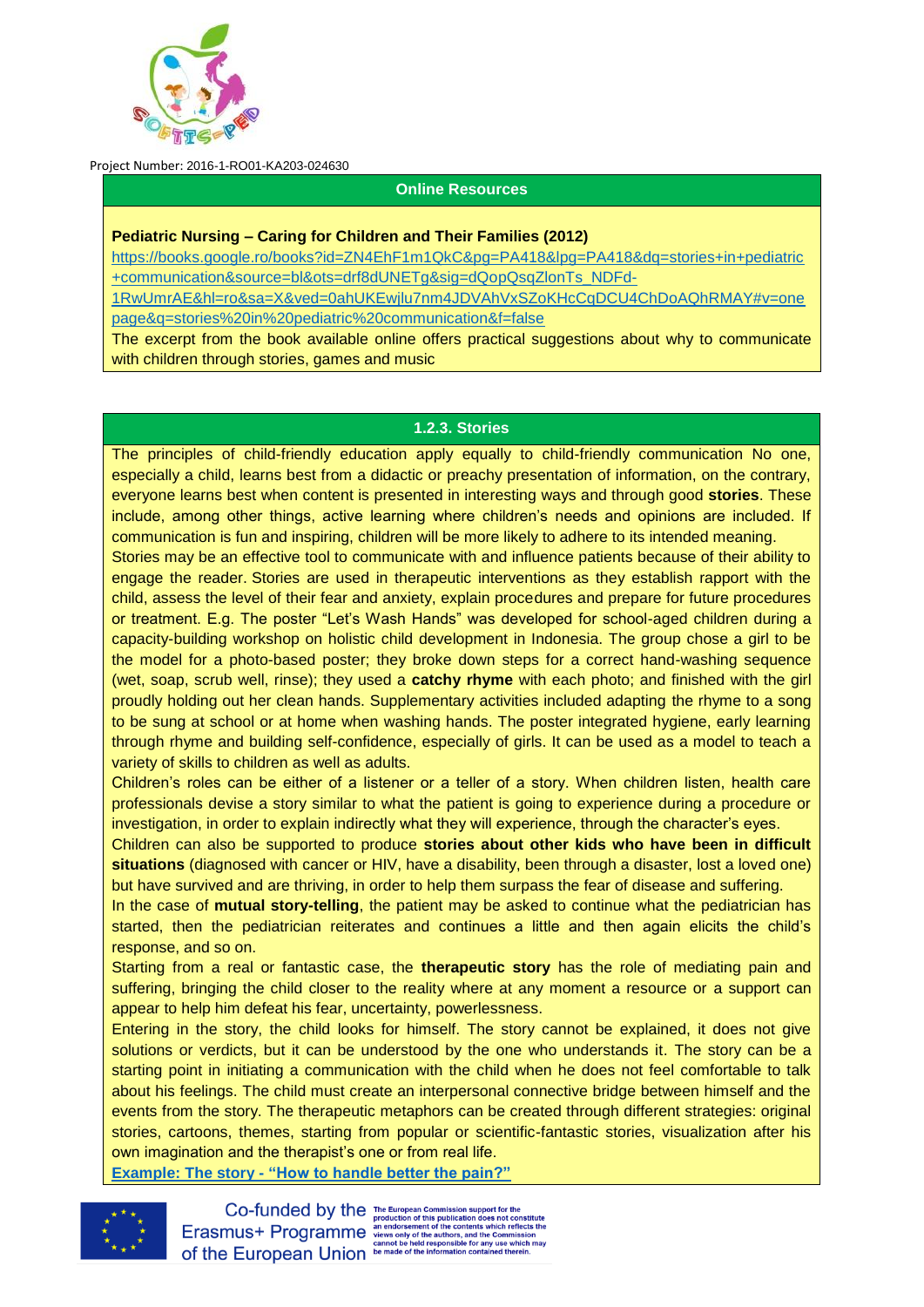

**Online Tutorials specifically designed for the project**

**How to handle better the pain?** <https://youtu.be/YYllB02UUC8>

Tutorial on how to handle better the pain.

# **The tree of my troubles**

[https://youtu.be/Pcuf2uEL8\\_M](https://youtu.be/Pcuf2uEL8_M)

This tutorial illustrates the use of stories in enhancing communication with a child patient.

# **Online Resources**

**Pediatric Nursing – Caring for Children and Their Families (2012)** 

[https://books.google.ro/books?id=ZN4EhF1m1QkC&pg=PA418&lpg=PA418&dq=stories+in+pediatric](https://books.google.ro/books?id=ZN4EhF1m1QkC&pg=PA418&lpg=PA418&dq=stories+in+pediatric+communication&source=bl&ots=drf8dUNETg&sig=dQopQsqZlonTs_NDFd-1RwUmrAE&hl=ro&sa=X&ved=0ahUKEwjlu7nm4JDVAhVxSZoKHcCqDCU4ChDoAQhRMAY#v=onepage&q=stories%20in%20pediatric%20communication&f=false) [+communication&source=bl&ots=drf8dUNETg&sig=dQopQsqZlonTs\\_NDFd-](https://books.google.ro/books?id=ZN4EhF1m1QkC&pg=PA418&lpg=PA418&dq=stories+in+pediatric+communication&source=bl&ots=drf8dUNETg&sig=dQopQsqZlonTs_NDFd-1RwUmrAE&hl=ro&sa=X&ved=0ahUKEwjlu7nm4JDVAhVxSZoKHcCqDCU4ChDoAQhRMAY#v=onepage&q=stories%20in%20pediatric%20communication&f=false)

[1RwUmrAE&hl=ro&sa=X&ved=0ahUKEwjlu7nm4JDVAhVxSZoKHcCqDCU4ChDoAQhRMAY#v=one](https://books.google.ro/books?id=ZN4EhF1m1QkC&pg=PA418&lpg=PA418&dq=stories+in+pediatric+communication&source=bl&ots=drf8dUNETg&sig=dQopQsqZlonTs_NDFd-1RwUmrAE&hl=ro&sa=X&ved=0ahUKEwjlu7nm4JDVAhVxSZoKHcCqDCU4ChDoAQhRMAY#v=onepage&q=stories%20in%20pediatric%20communication&f=false) [page&q=stories%20in%20pediatric%20communication&f=false](https://books.google.ro/books?id=ZN4EhF1m1QkC&pg=PA418&lpg=PA418&dq=stories+in+pediatric+communication&source=bl&ots=drf8dUNETg&sig=dQopQsqZlonTs_NDFd-1RwUmrAE&hl=ro&sa=X&ved=0ahUKEwjlu7nm4JDVAhVxSZoKHcCqDCU4ChDoAQhRMAY#v=onepage&q=stories%20in%20pediatric%20communication&f=false)

The execerpt from the book available online offers practical suggestions about why to communicate with children through stories, games and music.

**Pediatric Therapy corner – Achieving effective joint communication through social stories**

[http://www.pediastaff.com/blog/pediatric-therapy-corner-acheiving-effective-joint-communication](http://www.pediastaff.com/blog/pediatric-therapy-corner-acheiving-effective-joint-communication-through-social-stories-7880)[through-social-stories-7880](http://www.pediastaff.com/blog/pediatric-therapy-corner-acheiving-effective-joint-communication-through-social-stories-7880)

The article offers a brief presentation of effective communication strategies to be employed with children and defines the social story, its role and the type of context in which to be used.



for any use which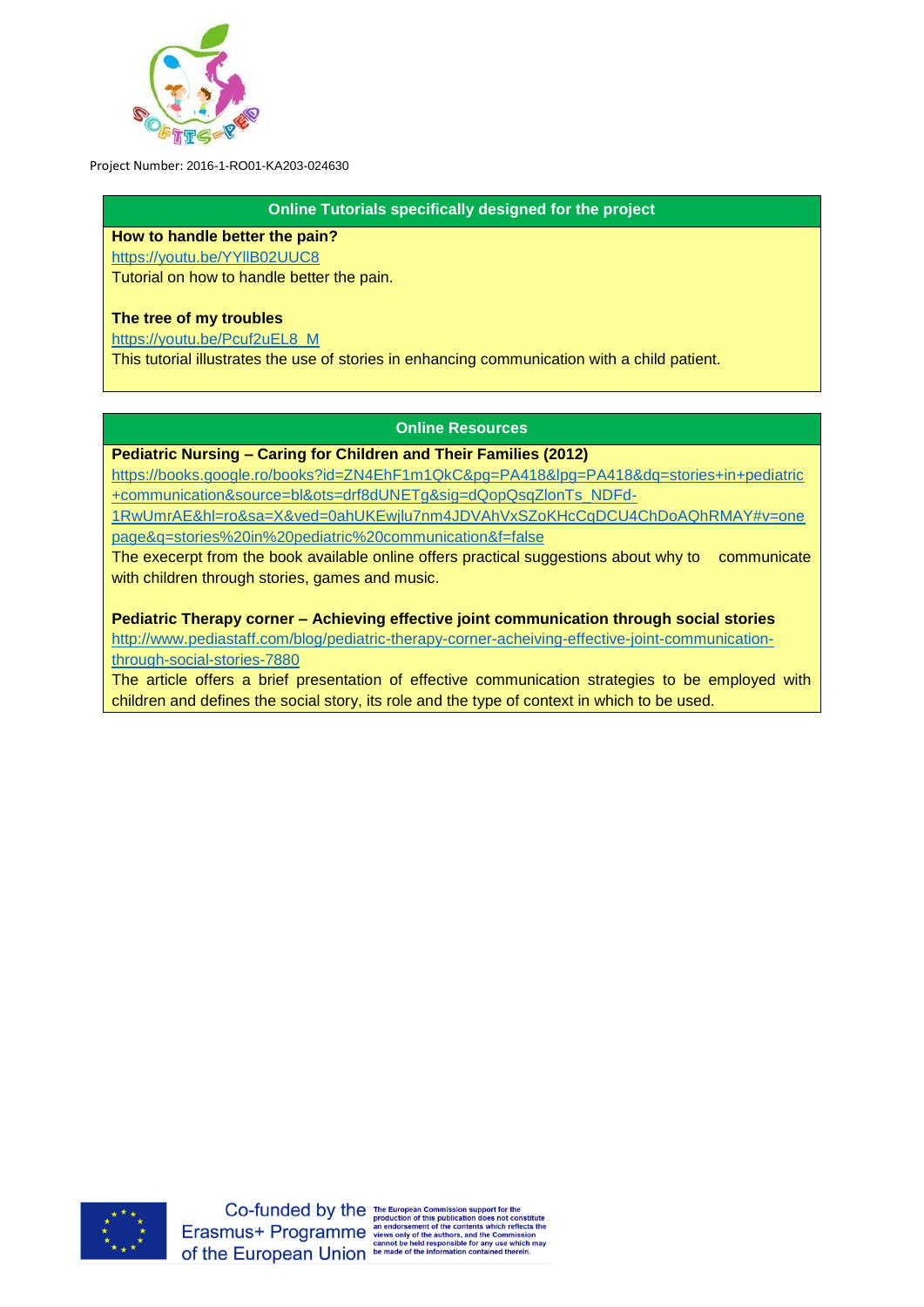

# **1.3 Soft-skills in communicating with children**

Some of the most important soft skills involved in pediatric care that are likely to facilitate communication with children are detailed below:

- [Observation and Listening:](http://softis-ped.pixel-online.org/files/training/IO2/1/1.3_Observation_and_Listening.pdf) the art of communication requires not only verbal skills but also observational and listening skills.
- [Medical jargon versus simple language:](http://softis-ped.pixel-online.org/files/training/IO2/1/1.3_Medical_jargon.pdf) use of medical jargon can create communication barriers, therefore pediatricians should keep it plain, simple and softer.
- [Asking questions:](http://softis-ped.pixel-online.org/files/training/IO2/1/1.3_Asking_questions.pdf) it is important to keep children in conversation through the art of asking questions while not ignoring children's own questions
- [Empathy:](http://softis-ped.pixel-online.org/files/training/IO2/1/1.3_Empathy.pdf) an empathetic response is especially important when strong negative emotions such as anger, fear or sadness are involved
- [Active Listening:](http://softis-ped.pixel-online.org/files/training/IO2/1/1.3_Active_Listening.pdf) certain factors can support or hinder active listening.
- [Humor:](http://softis-ped.pixel-online.org/files/training/IO2/1/1.3_Humor.pdf) humor can be seen as a path to establish a spontaneous, warm relationship with the patient, to decrease the anxiety and the feeling of social distance between the doctor and the patient.
- [Solving problems and critical thinking:](http://softis-ped.pixel-online.org/files/training/IO2/1/1.3_Solving_problems.pdf) critical thinking abilities help face the crisis situations, solve problems and surmount conflicts
- [Intercultural sensitivity:](http://softis-ped.pixel-online.org/files/training/IO2/1/1.3_Intercultural_sensitivity.pdf) communication with sick children should be sensitive to the patient's and family's needs and respect the values of their health beliefs and practices.

## **Online Resources**

**Communicating with Pediatric Patients and their Families: the Texas Children's Hospital Guide for Physicians, Nurses and other Healthcare Professionals** <https://media.bcm.edu/documents/2015/76/palazzi-et-al-tch-guide-to-patient-communication.pdf> It is a comprehensive book on communicating in a pediatric environment, including intercultural communication

# **Do Patients Understand?**

*<https://www.ncbi.nlm.nih.gov/pmc/articles/PMC3037129/>* The article discusses health literacy, the use of simple language, images.

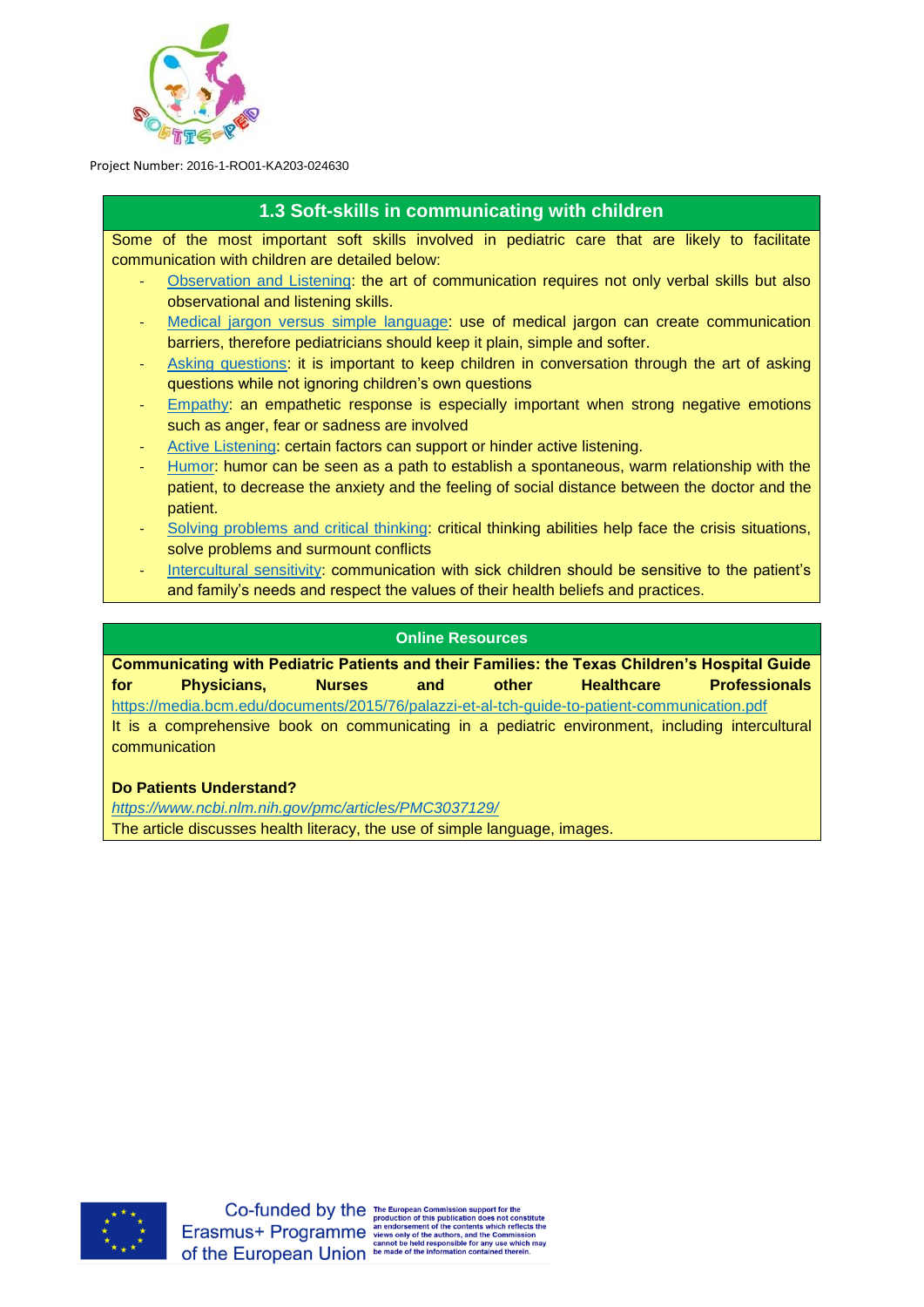

# **1.4 Teaching soft-skills**

Teaching soft skills does not necessarily involve special methods, rather teaching/learning methods and strategies involved in general doctor-patient communication can be applied.

- [Team-based learning](http://softis-ped.pixel-online.org/files/training/IO2/1/1.4_TBL.pdf) (TBL): Team-based learning is a learner-centred, instructor-directed strategy that incorporates class-based teamwork and assessment to enhance active learning and critical thinking.
- [Flipped Classroom](http://softis-ped.pixel-online.org/files/training/IO2/1/1.4_FC.pdf) (FC): The 'Flipped Classroom' refers to an approach to teaching where the traditional class-time and self-study activities are reversed or 'flipped'.
- [Role play](http://softis-ped.pixel-online.org/files/training/IO2/1/1.4_RP.pdf) (RP): It is important to recognise that students learn in different ways and that roleplay may be a preferred method for students who learn through concrete experiences.
- Yes/No scenarios: in Yes/No scenarios students are offered both the good and the bad solution to a problem, approach to an interview, etc. Students can arrive at the good solution either inductively or deductively, themselves, depending on the amount of autonomy/control they work with or they can be given only the bad scenario and they have to discover the good one.
- [Problem-Based Learning](http://softis-ped.pixel-online.org/files/training/IO2/1/1.4_PBL.pdf) (PBL): In this approach, students learn in small groups supported by a tutor. They initially explore a predetermined problem.
- [Reflective Learning](http://softis-ped.pixel-online.org/files/training/IO2/1/1.4_RL.pdf) (RL): Reflective Learning is an important model of learning that is based on the principle of gaining knowledge and insight from the learner's own experience.
- [Simulations and Models:](http://softis-ped.pixel-online.org/files/training/IO2/1/1.4_SM.pdf) these are tools for assessment of clinical performance in an environment closely resembling reality and imitating real clinical problems, to rate the examinees' performance on clinical problems that are difficult or even impossible to evaluate effectively without harming a real patient.
- **Simulated Patient** (SP): Simulated patients are healthy persons who have been trained to reliably reproduce the history and/or physical findings of typical clinical cases. Sometimes actors are used to accomplish this goal but more often, health care providers are used. The use of an SP is designed to assess students' clinical skills while making the examination as objective as possible.



Co-funded by the The European Commission support for the publication does not c rs, and the Com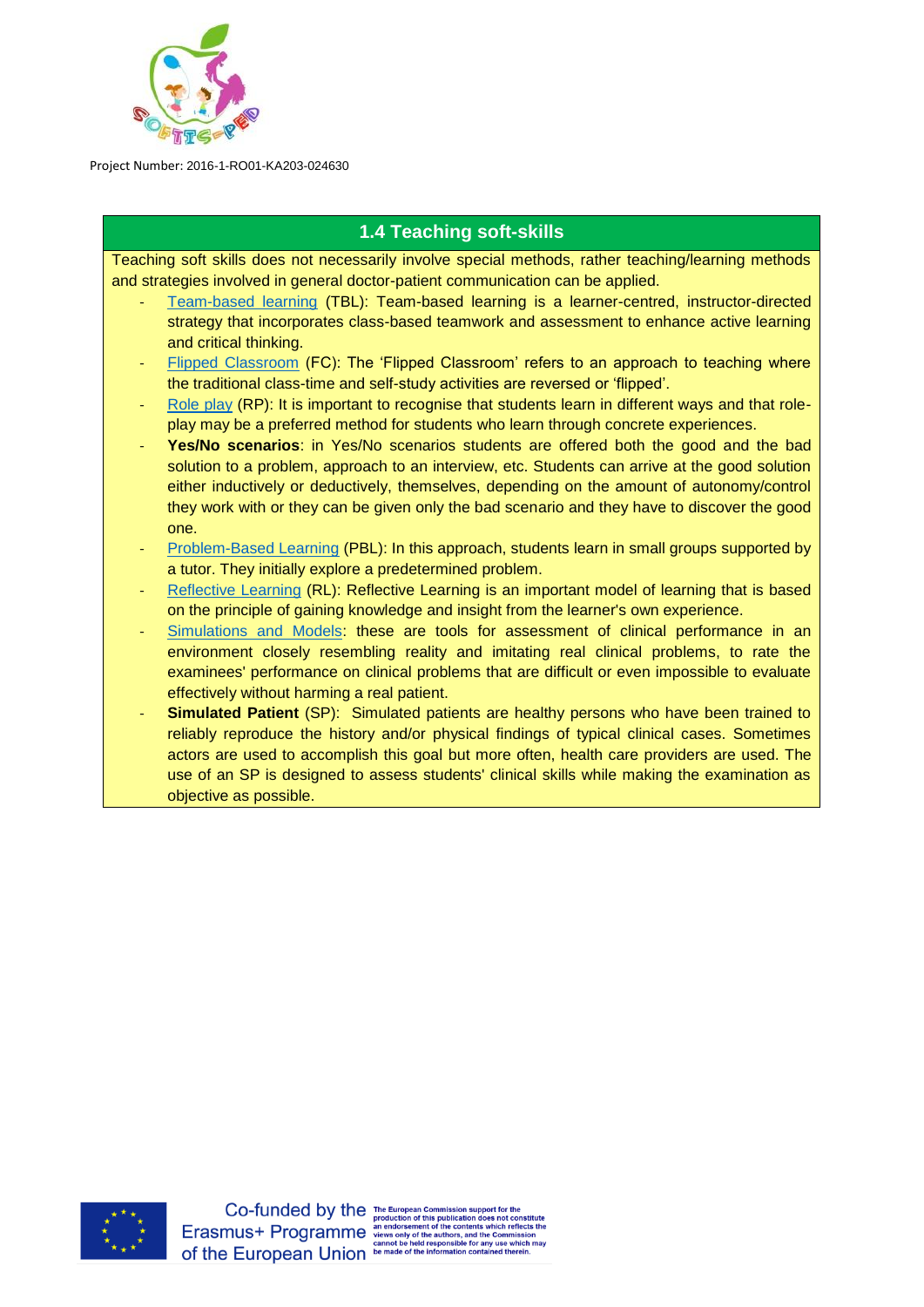

# **1.5 Practical Activities**

# **Soap bubbles –– Dealing with agitated/scared child patients.**

[http://softis-ped.pixel-online.org/files/training/IO2/1/PA1-Soap\\_bubbles.pdf](http://softis-ped.pixel-online.org/files/training/IO2/1/PA1-Soap_bubbles.pdf)

Practical activity (**PA1**) illustrates is a **Flipped classroom lesson scenario** for teaching the soft skills of: observation, verbal and non-verbal communication/participative behaviour in dealing with an angry/agitated child. Flipped content: *[Soap bubbles"](https://youtu.be/4R6SbdnBtOs) <https://youtu.be/4R6SbdnBtOs> (Videoclip in Romanian with English subtitles)*

## **TBL – How are you feeling today? - Symptoms as images**

<http://softis-ped.pixel-online.org/files/training/IO2/1/PA2-TBL.pdf>

**PA2** is a **Team-based learning lesson scenario** for teaching the use of simple language, repetitions, rhetorical questions, open questions, images to communicate with children. The problem addressed: language complexity.

## **Problem-based learning (PBL) – How to cope with suffering**

<http://softis-ped.pixel-online.org/files/training/IO2/1/PA3-PBL.pdf>

**PA3** is a **Problem-based learning** lesson scenario that exploits group work and the use of video in teaching the soft skills of: logical development of communication, problem-solving and creativity, use of visuals and effective use of questions. Problem addressed: child's incapacity to understand abstract terms and causal relations

## **Yes/No Scenario –** *"The toy is sick"*

<http://softis-ped.pixel-online.org/files/training/IO2/1/PA4-Toy.pdf>

**PA4** is a **Yes/No scenario** that exploits group discussions and communication games to teach the soft skills of: critical thinking and creativity, bringing arguments in a polite and professional manner. Problem addressed: Management of injection phobia in children through communication games

# **Communicating with adolescents – Role-play and reflective learning**

<http://softis-ped.pixel-online.org/files/training/IO2/1/PA5-RP.pdf>

**PA5** is a lesson plan based on **role-play** and the **Reflective learning** strategy to teach the soft skills of: empathetic listening, cooperation and building confidence, resilience. Problem addressed: communication barriers with an adolescent patient.

# **Video tutorial – Communicating with children through games**

<http://softis-ped.pixel-online.org/files/training/IO2/1/PA6-Games.pdf>

**PA 6** is a scenario employing **Video critique form based** on examination with students of *the Video Tutorial What would you like to do today*?<https://www.youtube.com/watch?v=UVny9TwlOeY>(video in Romanian with English subtitles) to form the softskills of: age-adapted verbal and non-verbal communication with small children (3-4 years). Problem addressed: improving communication with small children using images. A complete video transcript is included.

# **Video tutorial – Communicating with children through drawing**

<http://softis-ped.pixel-online.org/files/training/IO2/1/PA7-Drawings.pdf>

**PA7** is a scenario employing Video critique based on the examination with students of the video *Drawing what and how I feel* - <https://youtu.be/Vb3TKwtTzRY> Problem addressed: improving communication with children 8-10 years old through drawing. Softskills involved: verbal and nonverbal communication with children older children using drawings

# **Critical thinking – The tree of my troubles: Games versus stories**

<http://softis-ped.pixel-online.org/files/training/IO2/1/PA8-CT.pdf>

**PA8** is a lesson plan based on exploitation of videos in class and **games versus stories to teach problem-solving** with an uncooperative 4-years old child who refuses to engage in communication. It is based on the tutorials: The game – The toy is sick [\(https://youtu.be/nT5uG5-VYi8](https://youtu.be/nT5uG5-VYi8) ) and the story The tree of my troubles – [\(https://youtu.be/Pcuf2uEL8\\_M](https://youtu.be/Pcuf2uEL8_M) )